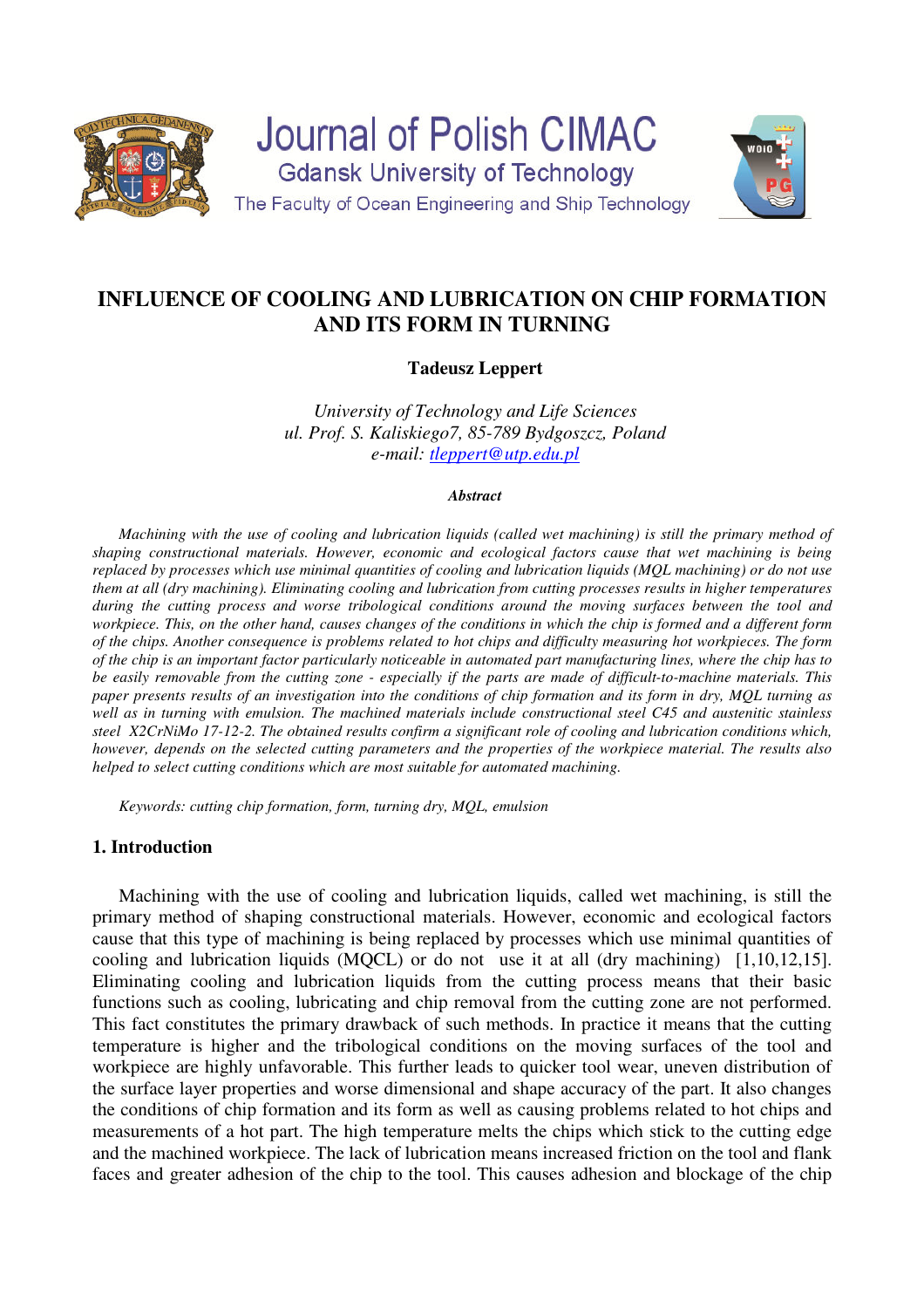area and, in consequence, difficulty removing the chip. Higher temperatures of the cutting process also result in the chip being more prone to deformations, assuming a ribbon-like, snarled form [3,5,6,7,9]. That is why one of the conditions of a successful implementation of dry and MOCL cutting is obtaining acceptable chips in terms of their form and easiness of removal from the cutting zone.

The conditions of chip formation and its shape have a significant influence on cutting efficiency and reliability as well as operators' safety. In terms of chip removal possibilities, uninterrupted machine operation, machine operator's safety and machined surface quality, chips can be divided into acceptable (ribbon-shaped short, helical, tubular, conical and washer type short, arc, connected, loose) and unacceptable (ribbon shaped long, helical, tubular and conical long) [8,13]. The form of the chip is strictly connected with the state of deformations and stresses in the chip formation zone. The factors influencing it include material strength and hardness, which contribute to the state of deformations and stresses in the chip formation zone and its form [4,7]. Apart from the properties of the machined material also the cutting parameters and cooling and lubrication conditions play a crucial role in determining the conditions for chip formation and its form [2,4,9,16].

The research and industrial practice show that eliminating entirely cooling and lubrication liquids from machining processes of certain materials or from certain types of machining requires an appropriate selection of cutting conditions - ones which will result in an acceptable form of the chip and will not cause difficulty in unattended removal from the cutting zone [7]. This problem is especially important in machining difficult-to-machine materials such as e.g. austenitic stainless steels.

The first aim of the research presented in this paper was to determine the impact of the cooling and lubrication mode and cutting parameters on chip formation conditions as well as its form in machining constructional steel C45 and austenitic stainless steel X2CrNiMo 17-12-2. Secondly, it was attempted to determine which cutting conditions will lead to formation of the chips which are acceptable in automated machining.

### **2. Experimental procedure**

Cylindrical turning tests were carried out on carbon C45 and austenitic stainless steel X2CrNiMo 17-12-2 bars. The chemical composition and mechanical properties is presented in table 1.

The sintered carbide inserts SNMG 120408TF grade IC907 with a TF chip breaker covered by PVD method with (TiAlSi)N coating (produced by ISCAR) were employed. They were fixed in a tool holder MSS 2525-12-EB (produced by Mircona AB) with cooling channels for an internal lubrication system (Fig. 1). The following cutting point geometry was applied: the orthogonal rake angle  $\gamma_0 = 5^0$ , orthogonal clearance angle  $\alpha_0 = 10^0$ , cutting edge angle  $\kappa_r = 45^0$ , cutting inclination angle  $\lambda_s = 0^0$  and corner radius r<sub>ε</sub>=0,8 mm. The quoted inserts were recommended for machining of stainless steel as well as soft steels machined with medium cutting speeds.

The following cooling and lubrication techniques and their designations were used in the experiments:

D - dry cutting, without cooling or lubrication,

MQL - minimum quantity lubrication, executed by a Minibooster II applicator (produced by Accu-Lube Manufacturing GmbH) for coolant fed tools (Fig.2). Biodegradable vegetable oil Accu-Lube LB 8000 was used as a lubrication medium. The oil consumption by the MQL system was adjusted at a level of  $0.014 \text{ mm}^3$ /s.

 $\overline{E}$  - overhead flood application of 6% emulsion with 0,07 dm<sup>3</sup>/s flow volume, made on the basis of emulsifying oil ARTEsol Super EP (produced by W.O.P. ARTEFAKT).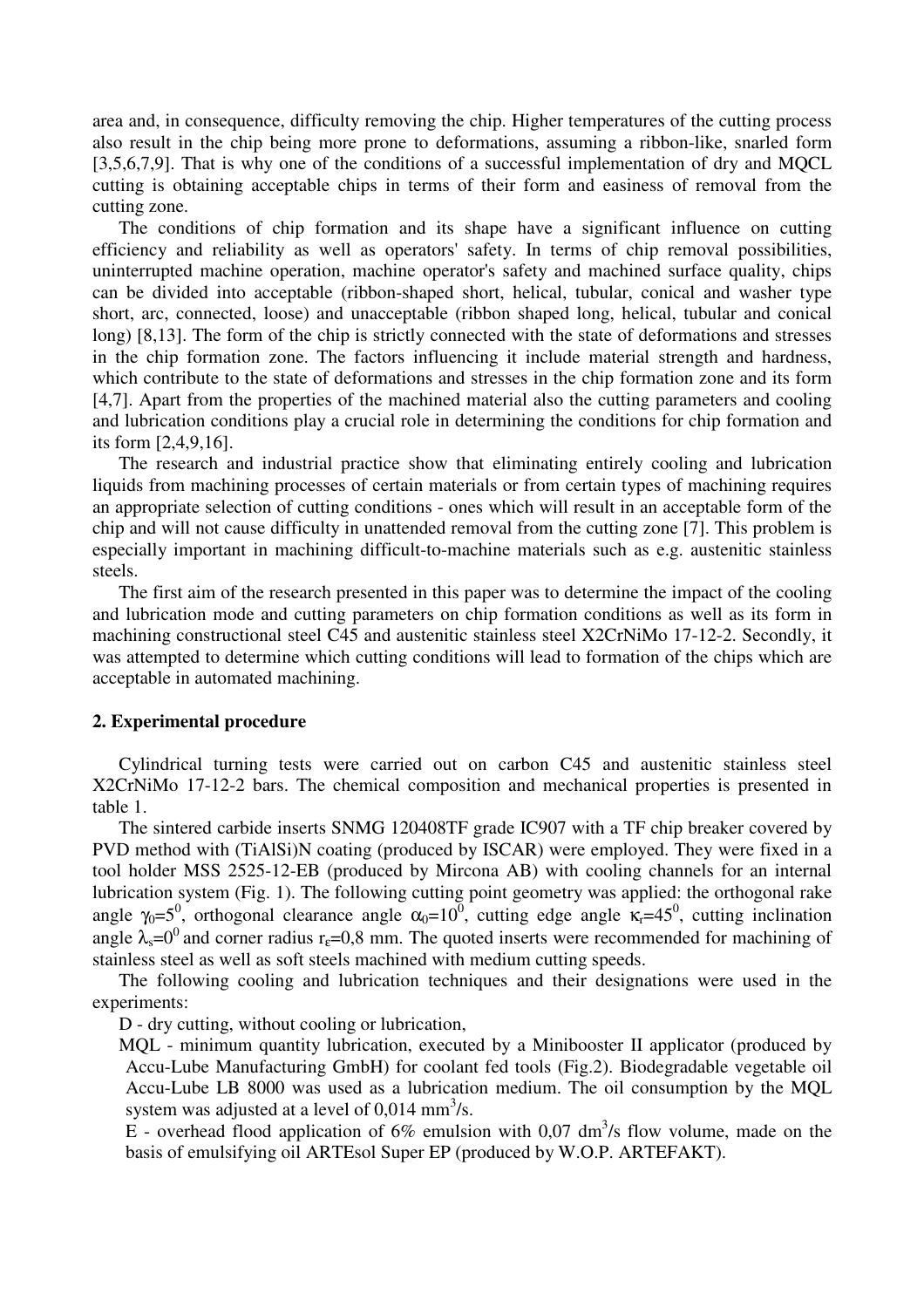| <b>Steel</b>              | Chemical composition, %                                |     |                  |              |         |             |             |             |    |  |
|---------------------------|--------------------------------------------------------|-----|------------------|--------------|---------|-------------|-------------|-------------|----|--|
|                           | $\mathcal{C}$                                          | Si. | Mn               | P            | S       | N           | Cr          | Mo          | Ni |  |
| X2CrNiMo<br>$17 - 12 - 2$ | < 0.03<br>$\leq 1.0$<br>2,0                            |     | $\leq 0,04$<br>5 | $\leq 0.015$ | < 0.011 | $16,5-18,5$ | $2 - 2.5$   | $10-13$     |    |  |
| C <sub>45</sub>           | $0.42 -$<br>$0.17 -$<br>$0.5 -$<br>0,37<br>0,50<br>0,8 |     | $\leq$<br>0,04   | $\leq 0.04$  |         | $\leq 0,30$ | $\leq 0.10$ | $\leq 0,30$ |    |  |
|                           | Mechanical properties                                  |     |                  |              |         |             |             |             |    |  |
|                           | $R_e$ , MPa                                            |     |                  | $R_m$ , MPa  |         |             | $A_5, \%$   |             | HB |  |
| X2CrNiMo<br>$17 - 12 - 2$ | 200                                                    |     |                  | 500-700      |         | 40          |             | 215         |    |  |
| C <sub>45</sub>           | 340                                                    |     |                  | 620          |         | 16          |             | 207         |    |  |

*Tab. 1. Chemical composition and mechanical properties* 



*Fig. 1. Tool holder Mircona AB MSS 2525-12-EB and cutting insert SNMG 120408TF grade IC907* The experiments were carried out with the cutting parameters presented in table 2.

|  |  |  | Tab. 2. Experimental cutting parameters |  |  |
|--|--|--|-----------------------------------------|--|--|
|--|--|--|-----------------------------------------|--|--|

| X2CrNiMo 17-12-2 |                      |      |      |      |      |      |      |      |      |
|------------------|----------------------|------|------|------|------|------|------|------|------|
| $v_c$ (m/min)    | 82                   |      |      | 164  |      |      | 255  |      |      |
| $f$ (mm/rev)     | 0.08<br>0,27<br>0,47 |      | 0.08 | 0,27 | 0,47 | 0.08 | 0,27 | 0,47 |      |
| $a_p$ (mm)       |                      |      |      |      |      |      |      |      |      |
| C45              |                      |      |      |      |      |      |      |      |      |
| $v_c$ (m/min)    | 76                   |      | 190  |      | 237  |      |      |      |      |
| $f$ (mm/rev)     | 0.08                 | 0,27 | 0,47 | 0.08 | 0,27 | 0,47 | 0.08 | 0,27 | 0,47 |
| $a_n$ (mm)       |                      |      |      |      |      |      |      |      |      |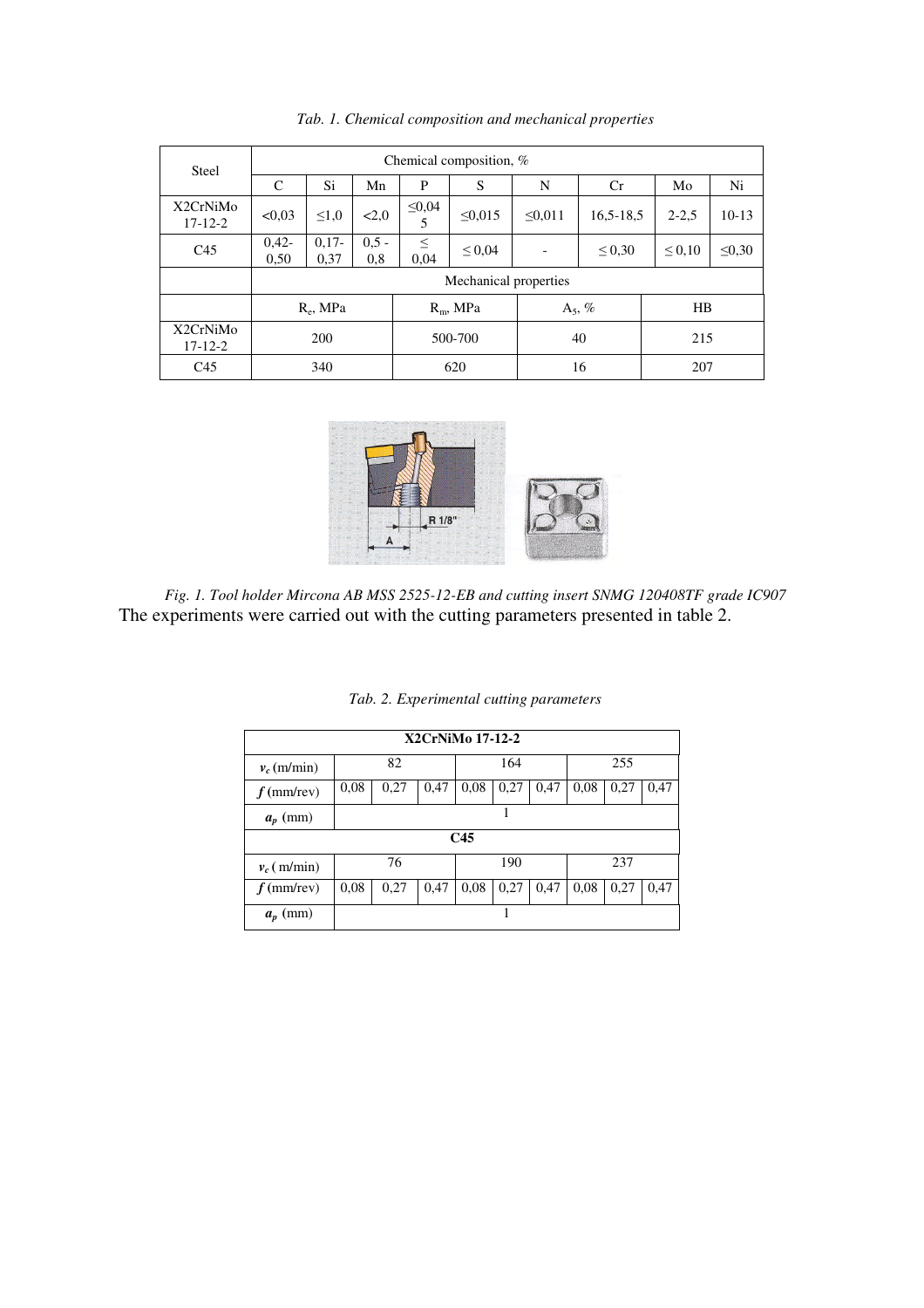

*Fig. 2. Accu-Lube Minibooster II* 

The chips generated in the process of turning were studied with an optical microscope MWP manufactured by PZO Warsaw, under 10x magnification.

#### **3. Results and discussion**

The form of the chips after turning C45 steel dry, with minimal cooling and lubrication in the cutting zone and with a conventional supply of emulsion in the range of employed cutting parameters was presented in table 3. Assessing it for the needs of automated machining systems, it can be concluded that the most desired chip form is loose arcs and short helical pieces [13]. The formation of helical tubular chips or washer type long and snarled is less acceptable because of the problems with removing them from the cutting zone or unacceptable because they may wrap around the tool and machined workpiece, which makes the elimination of the cooling and lubrication liquid impossible.

The interaction of cooling and lubrication conditions of the cutting zone largely depends on the applied cutting parameters. In the range of low and medium feed rates (0,08 and 0,27 mm/rev), the influence of cooling and lubrication in the cutting zone on changes in the chip form is limited. In turning steel C45, the most common are helical tubular long chips or ribbon snarled chips which are, however, difficult to remove. An increase in the feed rate causes a change of the chip form into one that is easier to remove from the cutting zone.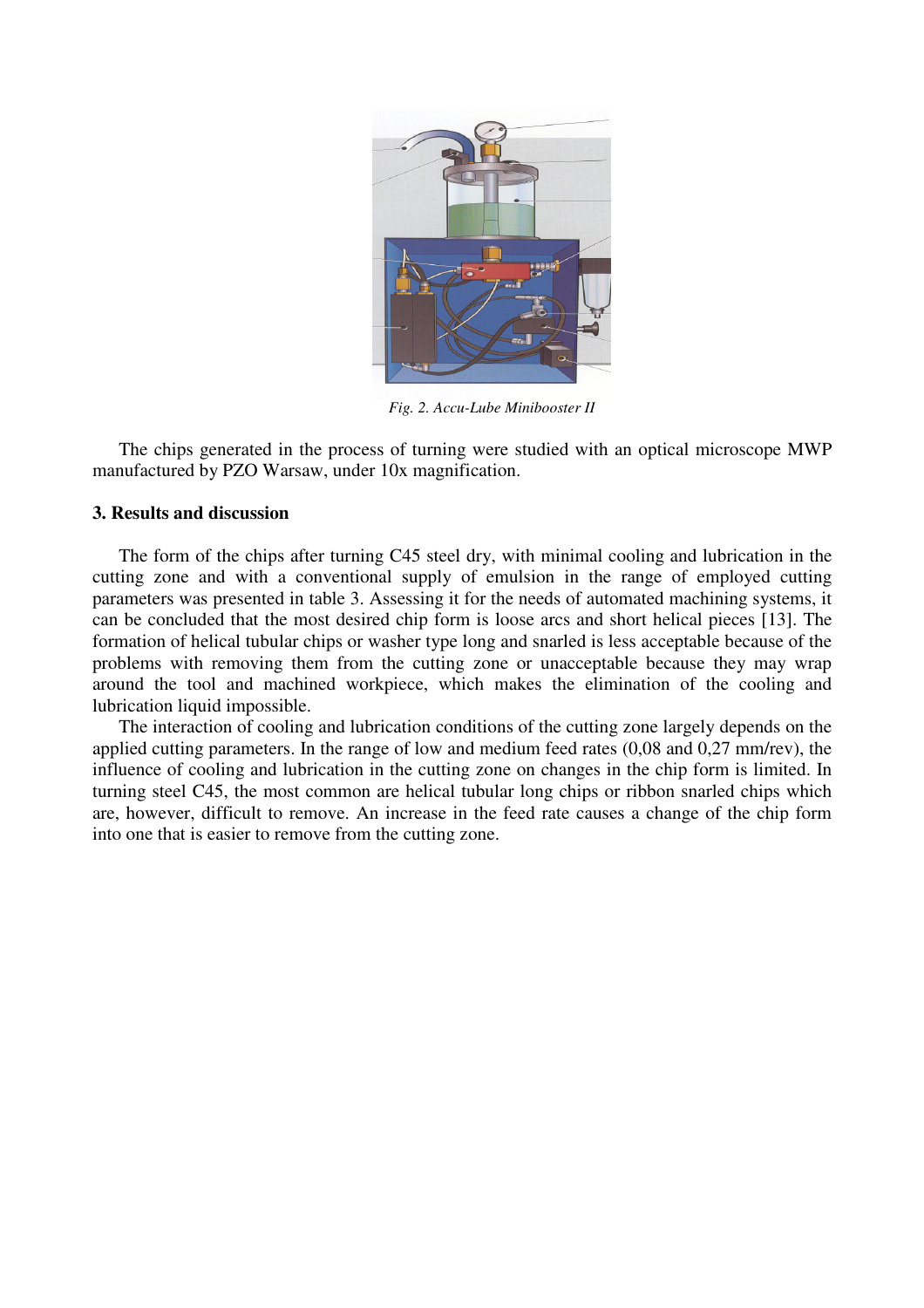

*Table. 3. Chip forms after turning C45 steel (PL-ISO 3685)* 

Elimination or reduction of the cooling and lubricating liquid results in a higher cutting temperature [11] and the friction between the chip and tool edge causes increased compression and curling of the chip [2,9]. In dry and MQL turning, at a feed rate of 0,47 mm/rev, the helical tubular long or helical washer type snarled chip changes its form into a helical tubular short or elemental one. The increase of the feed rate leads to a larger cross-section of the chip and, in consequence, its greater stiffness. This, in connection with a higher cutting speed, renders the chip more breakable. An application of a minimal quantity of a lubricating liquid changes the conditions for chip formation and its removal along the tool face. The penetration of the oil fog onto the chip contact surfaces prevents adhesion and changes the character of the chip-tool contact: rubbing turns into plastic flow, which results in lower compression and curling of the chip. As a result, the length of the chip-tool face contact surface decreases [2,4,9]. The obtained chip is characterized by lower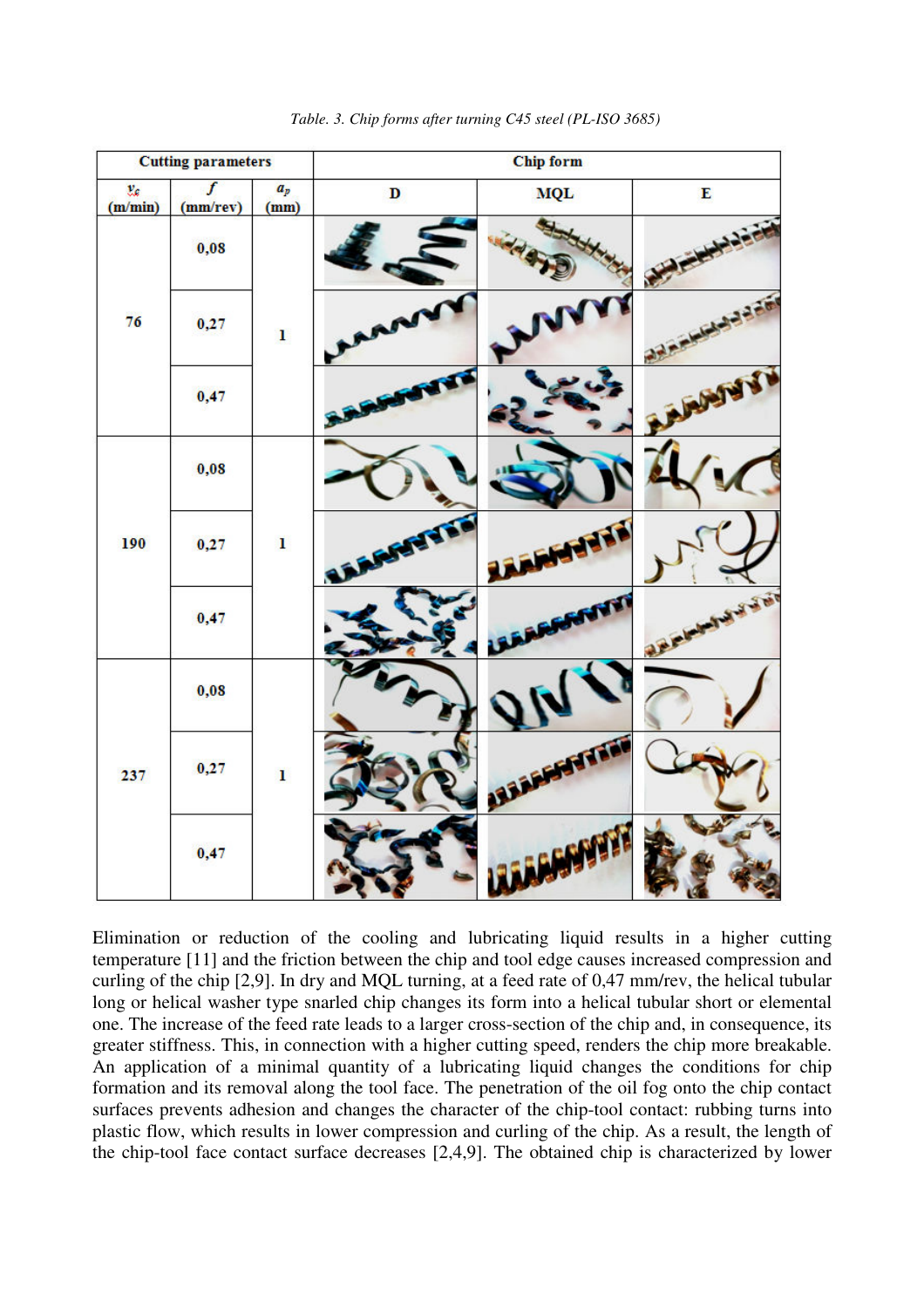pulverization, compared to that after dry machining. An increase of the cutting speed at a low feedrate (0,08 mm/rev) causes the chip to be longer and snarled.

A microscopic analysis of the surfaces of the obtained chips performed at a 10x magnification shows that depending on the cooling and lubrication mode, elimination of the emulsion causes larger compression of the chip as a result of greater friction and adhesion between chip surface and the rake face of the tool (Fig. 3). This has also been confirmed in the study [14]. The back surface of the chip after dry turning is rough and dull, with clear signs of discontinuity of the chip material. It is dark blue in color, which clearly points to a high cutting temperature. The chip surfaces after MQCL machining are smoother and lighter, which is a result of a lower cutting temperature and lower chip compression as well as better chip flow conditions.

| <b>Cutting parameters</b> |          |               | Chip form   |            |   |  |  |
|---------------------------|----------|---------------|-------------|------------|---|--|--|
| $v_c\,$<br>(m/min)        | (mm/rev) | $a_p$<br>(mm) | $\mathbf D$ | <b>MQL</b> | E |  |  |
| 76                        | 0,08     |               |             |            |   |  |  |
| 237                       | 0,27     | $\mathbf{I}$  |             |            |   |  |  |
|                           | 0,47     |               |             |            |   |  |  |

*Fig. 3. Influence of cooling and lubrication on the chip form ( C45 steel)*

Eliminating a cooling and lubricating liquid from the machining of the X2CrNiMo17-12-2 steel does not influence the change of the chip form as much as it does in machining the C45 steel. Upon analysis it can be seen that both in dry machining and in machining with emulsion in a wide range of the used cutting parameters, the chips look similar and are more readily removable than these after MQL machining. The desired form (for the needs of unattended machine operation) includes: arc loose or connected chips as well as helical conical short chips. Replacing the emulsion with oil fog causes that machining generates undesired chip forms: instead of arc loose or connected chips, they are helical conical long and snarled or helical tubular long (tab. 4). Based on the obtained chip forms, it can be concluded that similar conditions of chip formation are also present in dry turning and in turning with emulsion, whose penetration of the chip-tool face contact area is limited - it is proved by a similar structure of the back part of the chips which come in contact with the tool rake (Fig. 4). The tendency of stainless steels to become hardened during machining causes greater compression of the chip, which means that at a lower feed rate (0,27 mm/rev) the obtained chip is arc loose or helical conical short in form.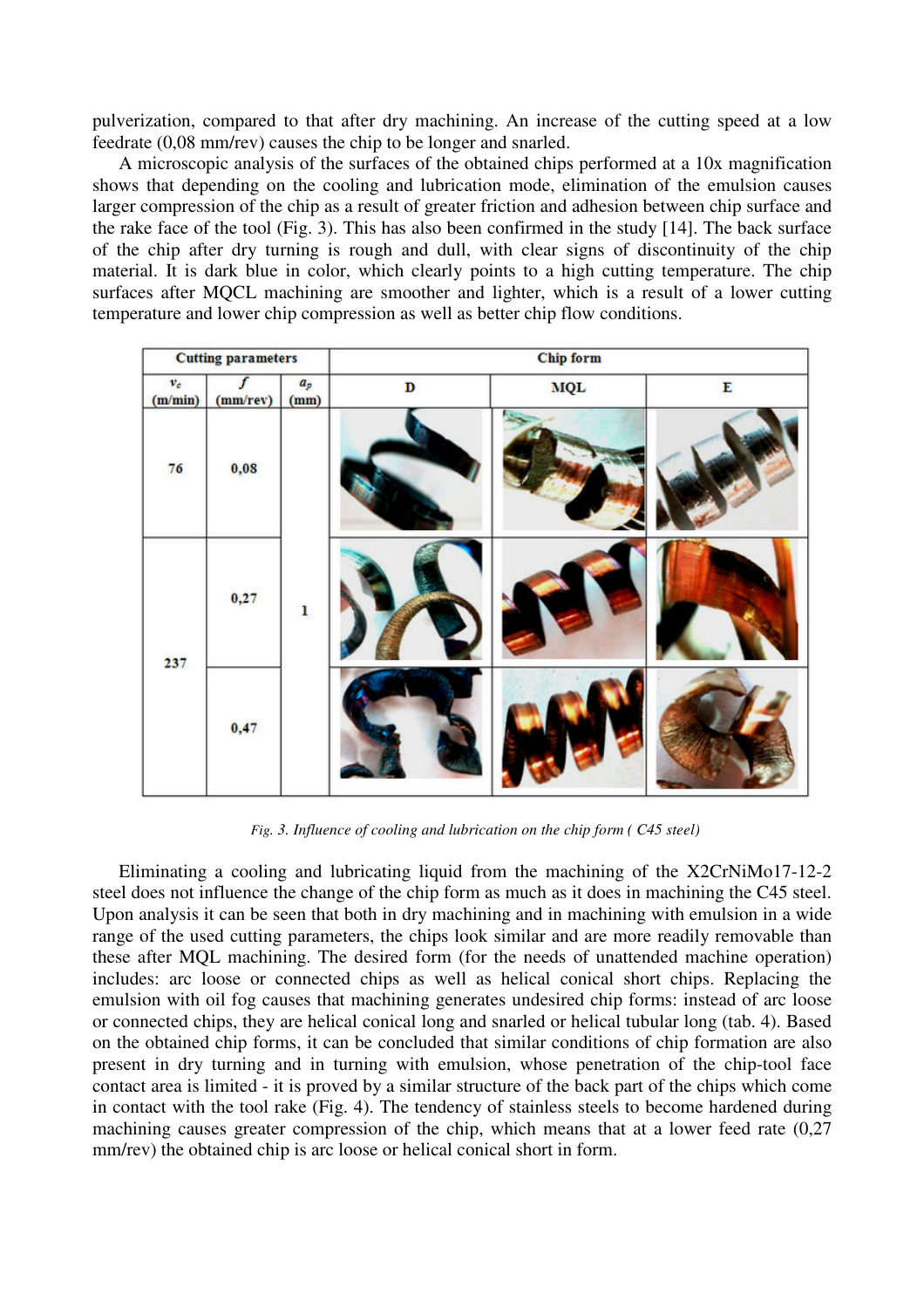Similarly to the C45 steel, it is the feed rate that has the greatest influence on the chip form. With its increase the chip form changes favorably in all the used modes of cooling and lubrication of the cutting zone. The cutting speed and depth of cut influence the chip form to a smaller extent. The analysis confirmed the results of the work [14], which pointed that the influence of the cutting speed on the chip form at large feed rates is negligible.

| <b>Cutting parameters</b> |                            |                            | <b>Chip form</b> |                  |           |  |  |
|---------------------------|----------------------------|----------------------------|------------------|------------------|-----------|--|--|
| $\frac{v_c}{(m/min)}$     | $\overline{f}$<br>(mm/rev) | $\boldsymbol{a}_p$<br>(mm) | D                | $_{\rm MQL}$     | ${\bf E}$ |  |  |
| 82                        | 0,08                       |                            | <b>ACT</b>       |                  |           |  |  |
|                           | 0,27                       | ı                          |                  | <b>THE</b><br>یع |           |  |  |
|                           | 0,47                       |                            |                  |                  |           |  |  |
| 164                       | 0,08                       |                            |                  |                  |           |  |  |
|                           | 0,27                       | ı                          |                  |                  |           |  |  |
|                           | 0,47                       |                            |                  |                  | יבר       |  |  |
|                           | 0,08                       | 0,5                        |                  |                  |           |  |  |
|                           |                            | $\overline{\mathbf{2}}$    |                  |                  |           |  |  |
| 255                       | 0,08                       | ı                          |                  |                  |           |  |  |
|                           | 0,27                       |                            |                  | <b>AMERIC</b>    |           |  |  |
|                           | 0,47                       |                            |                  |                  |           |  |  |

*Table. 4. The forms of chips after turning X2CrNMo17-12-2 steel (PL-ISO 3685)*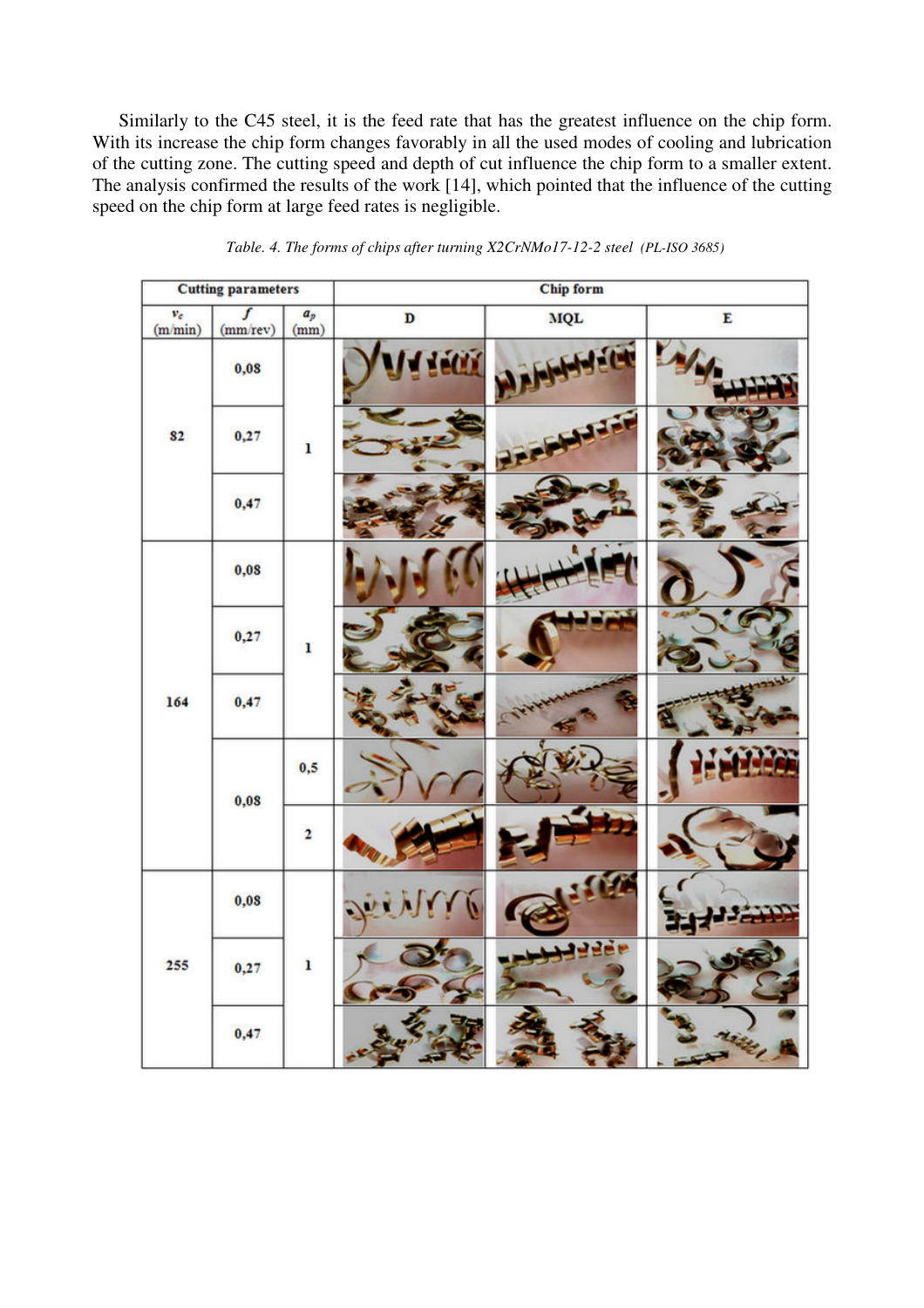| <b>Cutting parameters</b> |               |                            | <b>Chip form</b> |            |   |  |  |
|---------------------------|---------------|----------------------------|------------------|------------|---|--|--|
| $v_{\rm c}$<br>(m/min)    | ſ<br>(mm/rev) | $\boldsymbol{a}_p$<br>(mm) | $\mathbf D$      | <b>MQL</b> | E |  |  |
| 82                        | 0,08          |                            |                  |            |   |  |  |
| 255                       | 0,27          | ı                          |                  |            |   |  |  |
| 255                       | 0,47          |                            |                  |            |   |  |  |

*Fig. 4. Influence of cooling and lubrication on the chip form (X2CrNMo17-12-2 steel)*

### **Conclusions**

The analysis of chips after turning C45 and X2CrNiMo17-12-2 steels showed a large influence of the cooling and lubrication mode on their form and, in consequence, on the conditions in which they were formed and removed from the machining zone.

Eliminating or minimizing the application of cooling and lubricating liquids in the cutting process may favorably influence the chip form and cannot hinder the practical implementation of dry and MQL turning of the C45 steel. However, reaching an optimal form of the chip requires increased feed rates and cutting speeds.

Dry cutting of the X2CrNiMo17-12-2 steel facilitates achieving the chip form which is very similar to that after cutting with emulsion. A higher cutting zone temperature in dry turning causes lower strength and hardness of the machined material, which is connected with better conditions of chip formation. Reaching a satisfactory chip form in MQL turning requires increased cutting speeds and most of all, higher feed rates.

In the case of finishing turning of aforementioned steel in dry conditions at a low feed rate (0,08 mm/rev), eliminating or minimizing the use of cooling and lubrication media does not significantly influence the chip form, as compared to turning with emulsion. The analysis of the topography of back side of the chips obtained in dry and MQL turning as well as in turning with emulsion indicates on large plastic deformations, which become more intense as the feed rate increases as well as making the chip more brittle.

# **References**

[1] Avila, R.F., Abrao A.M., *The effect of cutting fluids on the machining of hardened AISI 4340 stee,* Journal of Materials Processing Technology, Elsevier, 119, pp. 21-26, 2001.